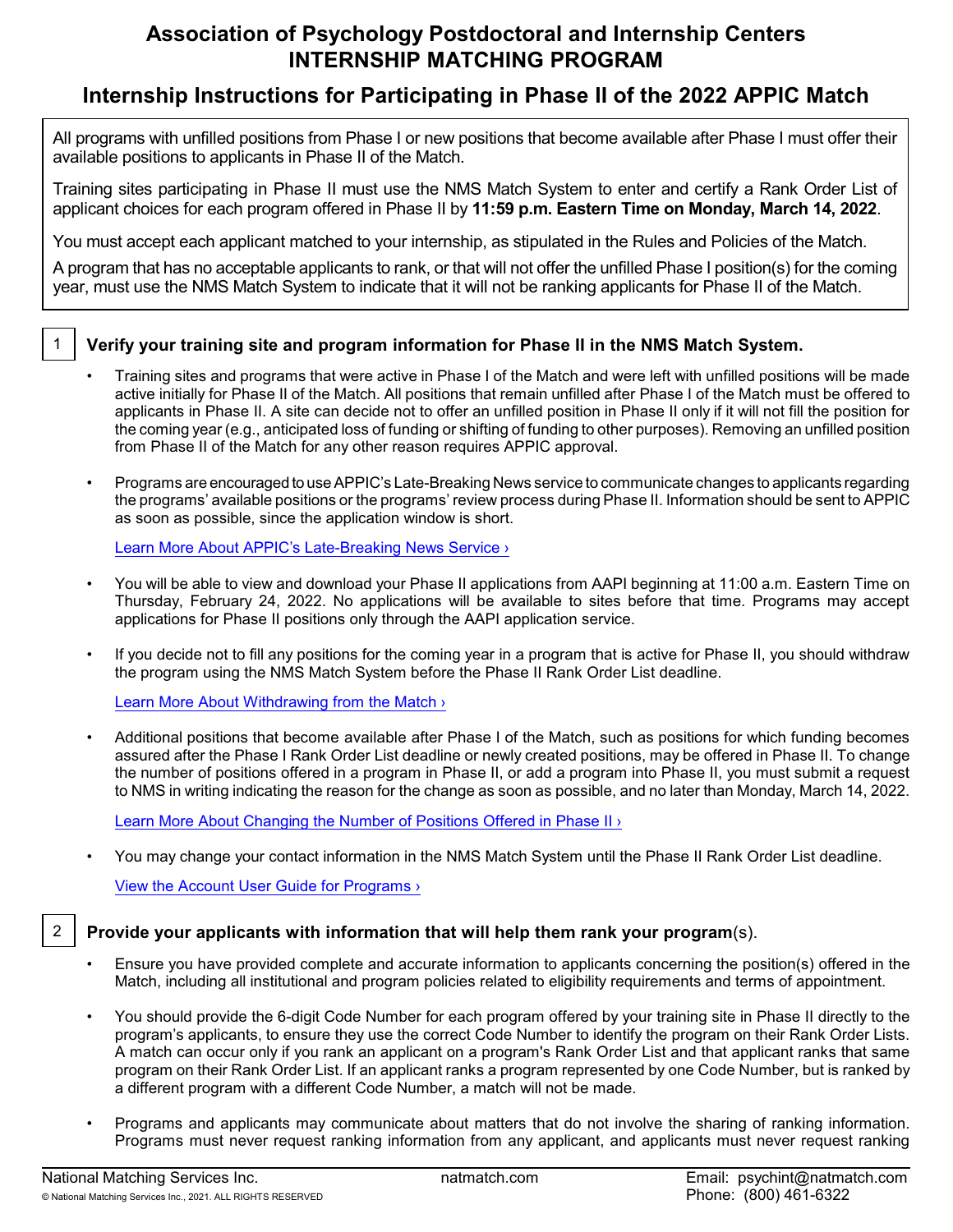information from anyprogram. Programs mayvoluntarilychoose to inform an applicant as to whether or not the applicant will be ranked, but are not obliged to do so. Prior to the release of the Phase II Match results, programs must not disclose to any applicant the position of any applicant on their Rank Order List(s), and applicants must not disclose to any program any information about their rankings.

Training sites that offer more than one program are expected to ask applicants to identify which program(s) the applicants are applying to, but may not solicit information about the applicants' ranking of these programs.

[Review the Rules and Policies of the Match ›](https://natmatch.com/psychint/rules.html)

# 3 **Determine your preferences for applicants for each program offered by your training site.**

• You must prepare a separate Rank Order List of applicants for each program offered in Phase II of the Match. For each program, rank applicants according to your true preferences. Rank your most preferred applicant as #1, your next most preferred applicant as #2, and so on. Do not consider how any applicant might rank the program when ordering your choices.

For programs offering more than one position, you can rank your most preferred applicants, up to the number of positions to be filled, in any order as each of these applicants is effectively considered to be a first choice. For example, if a program has 3 positions, the specific order in which the top 3 applicants are ranked will not matter, as positions are available for all 3 of those applicants. However, the rank numbers you assign to your less preferred applicants (e.g., ranks 4 and onwards) are very significant as they indicate your order of preference for each of these applicants if the program cannot match with all of its most preferred applicants.

You should rank all applicants who are acceptable for the program. By including more applicants on your Rank Order list, you may increase the likelihood of filling all the positions in the program. The program will be matched with the most preferred applicants on the list that rank the program and do not match with programs that the applicants prefer.

Do not rank any applicant that you consider unacceptable. A program can only be matched with applicants that appear on its Rank Order List.

[Learn More About Ranking Strategy ›](https://natmatch.com/psychint/programs/strategy.html)

It is possible to request that the matching algorithm limit the number of applicants from the same university or school that are matched on a single Rank Order List. Please note that any school limits set for a program in Phase I of the Match are not carried over to Phase II.

[View Information and Instructions for Setting University/School](https://natmatch.com/psychint/programs/limits.html) Limits ›

- The options to submit Reversions and Multiple Lists are not available in Phase II of the Match.
- If a program has no acceptable applicants to rank for Phase II but has one or more positions available, the program should certify a Rank Order list with no applicants in the NMS Match System by the Rank Order List deadline.

[Learn More About Having No Applicants to Rank](https://natmatch.com/psychint/programs/noapplicants.html) ›

#### 4 **Enter and certify your Rank Order List(s) in the NMS Match System by 11:59 p.m. Eastern Time on Monday, March 14, 2022.**

- The NMS Match System opens for the entry of rankings for Phase II on Thursday, February 24, 2022.
- In the Rankings section of the NMS Match System, search for and add applicants to each program's Rank Order List in order of your true preferences. Ensure that the applicant's name and 5-digit Code Number shown on the Rank Order List are correct for each applicant you rank.

If a program has a relatively long list of choices (more than 25) that can be provided in a comma-separated file (.csv), you may find it easier to import a file of rankings, rather than searching for and adding applicants individually.

[View the User Guide for Entering Your Rankings](https://natmatch.com/psychint/programs/rankings-guide.html#enter) ›

• If an applicant you intend to rank is currently withdrawn, you should leave the withdrawn applicant on your Rank Order List. If the applicant is reinstated prior to the deadline, that ranking will be used in the Match. If the applicant remains withdrawn, the Rank Order List will be processed as if you had not ranked the withdrawn applicant. If you need clarification regarding the status of any applicant in the Match, contact the applicant directly.